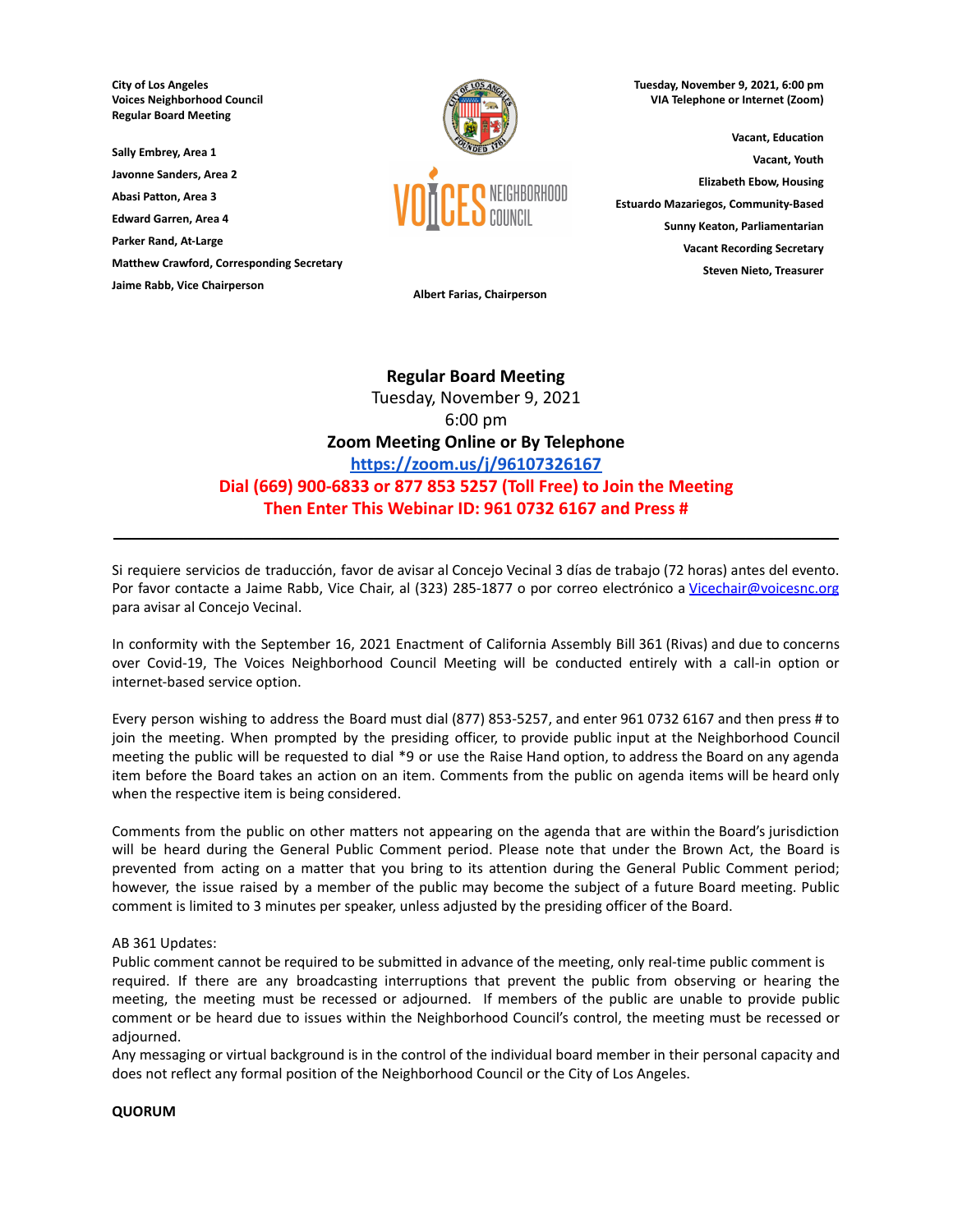The Voices Neighborhood Council has 14 elected positions and one nominated position. The Voices Neighborhood Council must have eight members present for quorum to conduct official business.

# *AGENDA FOR 11/9/2021*

#### *Call to Order Roll Call*

# **Action Items**

All items listed are designated for discussion and possible action by the Voices Neighborhood Council. Council items identified as presentations may be proposed for action by the Council and will be reflected as such in the meeting minutes.

| Item             | Reference     | <b>Matter</b>                                                                                              |
|------------------|---------------|------------------------------------------------------------------------------------------------------------|
|                  | <b>Number</b> |                                                                                                            |
| $\mathbf{1}$ .   | 1121-01       | General Public Comment on Non-Agenda Items (limit 3 minutes per speaker)                                   |
| 2.               | 1121-02       | <b>Community/Government Reports and Announcements</b>                                                      |
|                  |               | A. LAPD Senior Lead Officers -Southwest and 77th St.                                                       |
|                  |               | B. Office of Supervisor Holly Mitchell's office - Alfonso Ruiz-Delgado                                     |
|                  |               | C. State Senator Sydney Kamlager-Dove's office - Josef Siroky                                              |
|                  |               | D. Council District 9 - Kendal Lake                                                                        |
|                  |               | Mayor's Office - Edith Vega<br>E.                                                                          |
|                  |               | F.<br>USC Civic Engagement- Steve Wesson                                                                   |
|                  |               | G. Department of Neighborhood Empowerment-Thomas Soong                                                     |
| $\overline{3}$ . | 1121-03       | Treasurer's Report: Monthly Expenditure Report                                                             |
|                  |               | Review and discussion of VoicesNC Budget and MERs for October 2021.                                        |
|                  |               | Member/Committee: S. Nieto, Treasurer                                                                      |
|                  |               | Proposed Action 1: Motion to APPROVE the October 2021 MERs. MERs to be submitted by November 30,           |
|                  |               | 2021. Perform BAC.                                                                                         |
| 4.               | 1121-04       | <b>Meeting Minutes</b>                                                                                     |
|                  |               | Review and discussion of minutes from the October (10/12/21) meeting.                                      |
|                  |               | Member/Committee: A. Farias                                                                                |
|                  |               | Proposed Action: Motion to APPROVE the minutes for the October 2021 General Board Meeting.                 |
| 5.               | 1121-05       | <b>NPG Request for Seeds of Glory</b>                                                                      |
|                  |               | Member/Committee: S. Zurita/BOP Committee                                                                  |
|                  |               | NPG Request by Mildred Burge, Seeds of Morning Glory                                                       |
|                  |               | Proposed Action: Motion to APPROVE NPG request of up to \$5,000 for blankets, jackets and hygiene kits for |
|                  |               | homeless individuals within our boundaries.                                                                |
| 6.               | 1121-06       | <b>Bill Greene Memorial Park (Figueroa &amp; Slauson)</b>                                                  |
|                  |               | Presentation by Sherilyn Correa and a representative from the Recreation and Park Department.              |
|                  |               | Proposed Action: Motion to APPROVE support with final recommendations for the Bill Greene Memorial Park    |
| 7.               | 1121-07       | Think Outside the Box (Electrical) Project                                                                 |
|                  |               | Member/Committee: S. Zurita/BOP Committee                                                                  |
|                  |               | Proposed Action: Motion to APPROVE 6 final designs from 6 artists for the electrical box project.          |
| 8.               | 1121-08       | <b>Homeless Encampments</b>                                                                                |
|                  |               | Member/Committee: A. Farias                                                                                |
|                  |               | Proposed Action: Motion to recommend locations within our boundaries to clean up encampments               |
| 9.               | 1121-09       | Los Angeles Council District Redistricting                                                                 |
|                  |               | Member/Committee: Estuardo Mazariegos/Planning & Land Use                                                  |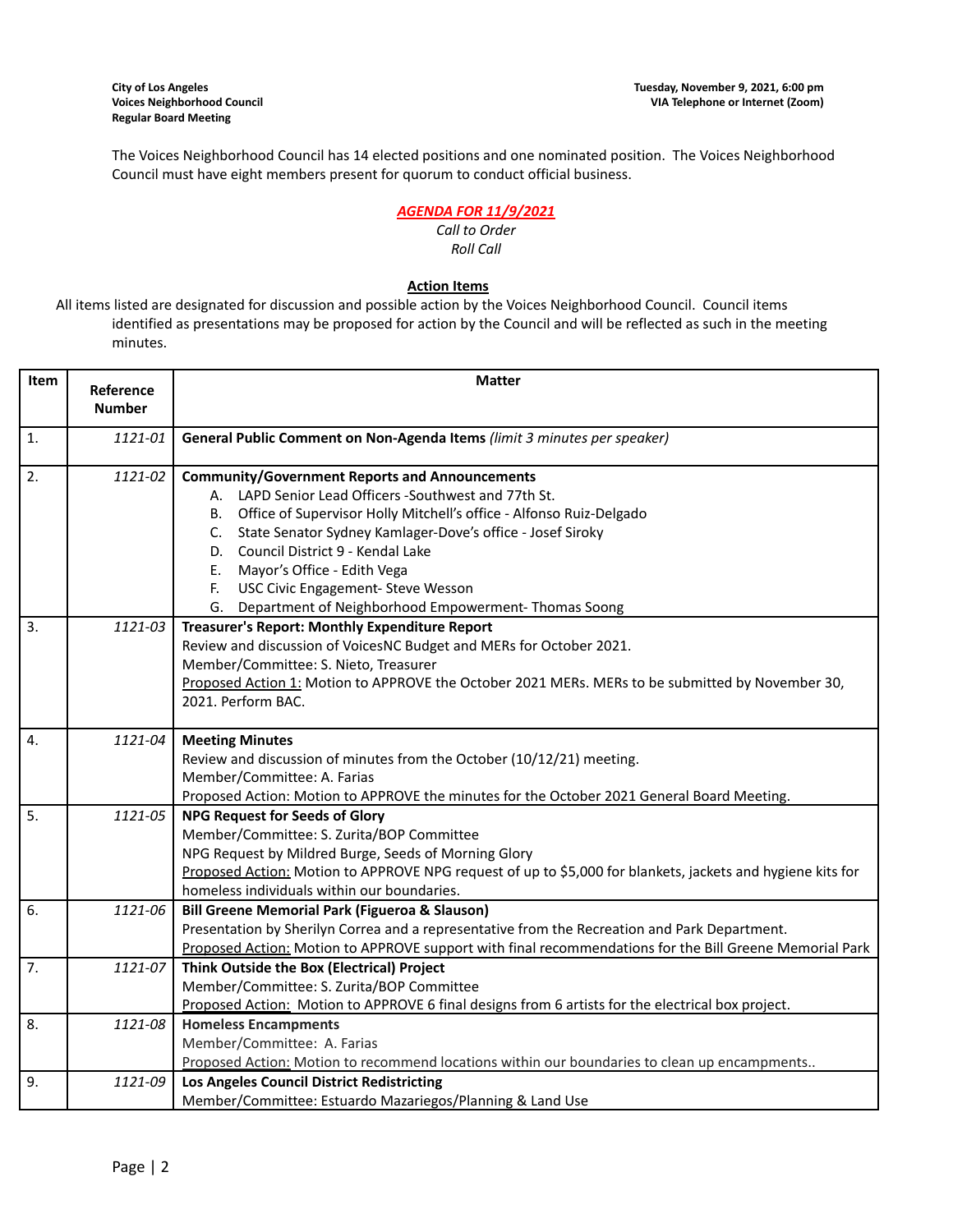|     |         | Proposed Action: Motion to AMEND the Community Impact Statement on Redistricting and send to all           |  |  |
|-----|---------|------------------------------------------------------------------------------------------------------------|--|--|
|     |         | council members and city clerk.                                                                            |  |  |
| 10. | 1121-10 | <b>Committee &amp; Liaison Reports Assignments</b>                                                         |  |  |
|     |         | Council to report on committee and liaison activities and invite interested stakeholders to participate in |  |  |
|     |         | scheduled meetings.                                                                                        |  |  |
|     |         | • BOP Committee                                                                                            |  |  |
|     |         | • Planning & Land Use Committee                                                                            |  |  |
|     |         | • Health and Safety Committee                                                                              |  |  |
|     |         | • Budget & Finance Committee                                                                               |  |  |
|     |         | • Ad hoc Sustainability Committee                                                                          |  |  |
|     |         | • Ad hoc Business Committee                                                                                |  |  |
|     |         | • LA LGBTQ+ Alliance of Neighborhood Councils Liaison                                                      |  |  |
|     |         | • CPAB - 77th Liaison & Southwest Liaison                                                                  |  |  |
|     |         | • Homeless Liaison                                                                                         |  |  |
|     |         | • SLAANC Liaison                                                                                           |  |  |
|     |         | • Area Representatives (1, 2, 3, 4 and At-Large)                                                           |  |  |
|     |         | Proposed Action: Council to establish standing committee, to assign committee chairs, members and liaisons |  |  |
| 11. | 1121-11 | <b>Voices Vacancies</b>                                                                                    |  |  |
|     |         | Review and discussion of vacant council seat, unassigned committees, liaisons, liaison alternates, and     |  |  |
|     |         | recruitment of community stakeholders for committee assignment. Discuss council member absences. Invite    |  |  |
|     |         | all committee members to be sworn in during the February meeting.                                          |  |  |
|     |         | Member/Committee: A. Farias                                                                                |  |  |
|     |         | Proposed Action: 1) Council to appoint vacant board seats - Recording Secretary, Education Rep and Youth   |  |  |
|     |         | Rep                                                                                                        |  |  |
| 12. | 1121-12 | General Board Announcements on Non-Agenda Items (Not for Discussion)                                       |  |  |
|     |         | . Voices NC Board Member Training Updates - Anti-bias training on Cornerstone to be completed by           |  |  |
|     |         | 11/30/21.                                                                                                  |  |  |
|     |         | . Holiday Event w/ CD9 - Friday, December 17th from 3-5pm at Julian Dixon Park.                            |  |  |

# **ADJOURNMENT**

As a covered entity under Title II of the Americans with Disabilities Act, the City of Los Angeles does not discriminate on the basis of disability and upon request will provide reasonable accommodation to ensure equal access to its programs, services, and activities. Sign language interpreters, assistive listening devices, or other auxiliary aids and/or services may be provided upon request. To ensure availability of services, please make your request at least 3 business days (72 hours) prior to the meeting by contacting the Department of Neighborhood Empowerment by calling (213) 978-1551 or email: NCsupport@lacity.org

**PUBLIC POSTING OF AGENDAS** – Neighborhood Council agendas are posted for public review as follows:

- Vermont Square Library, 1201 W. 48th St. Los Angeles, CA 90037
- [www.voicesnc.org](http://www.voicesnc.org)
- You can also receive our agendas via email by subscribing to L.A. City's Early [Notification](https://www.lacity.org/government/subscribe-agendasnotifications/neighborhood-councils) System (ENS)

#### **NOTICE TO PAID REPRESENTATIVES-**

If you are compensated to monitor, attend, or speak at this meeting, City law may require you to register as a lobbyist and report your activity. See Los Angeles Municipal Code Section 48.01 et seq. More information is available at ethics.lacity.org/lobbying.. For assistance, please contact the Ethics Commission at (213) 978-1960 or [ethics.commission@lacity.org](mailto:ethics.commission@lacity.org).

#### **PUBLIC ACCESS OF RECORDS**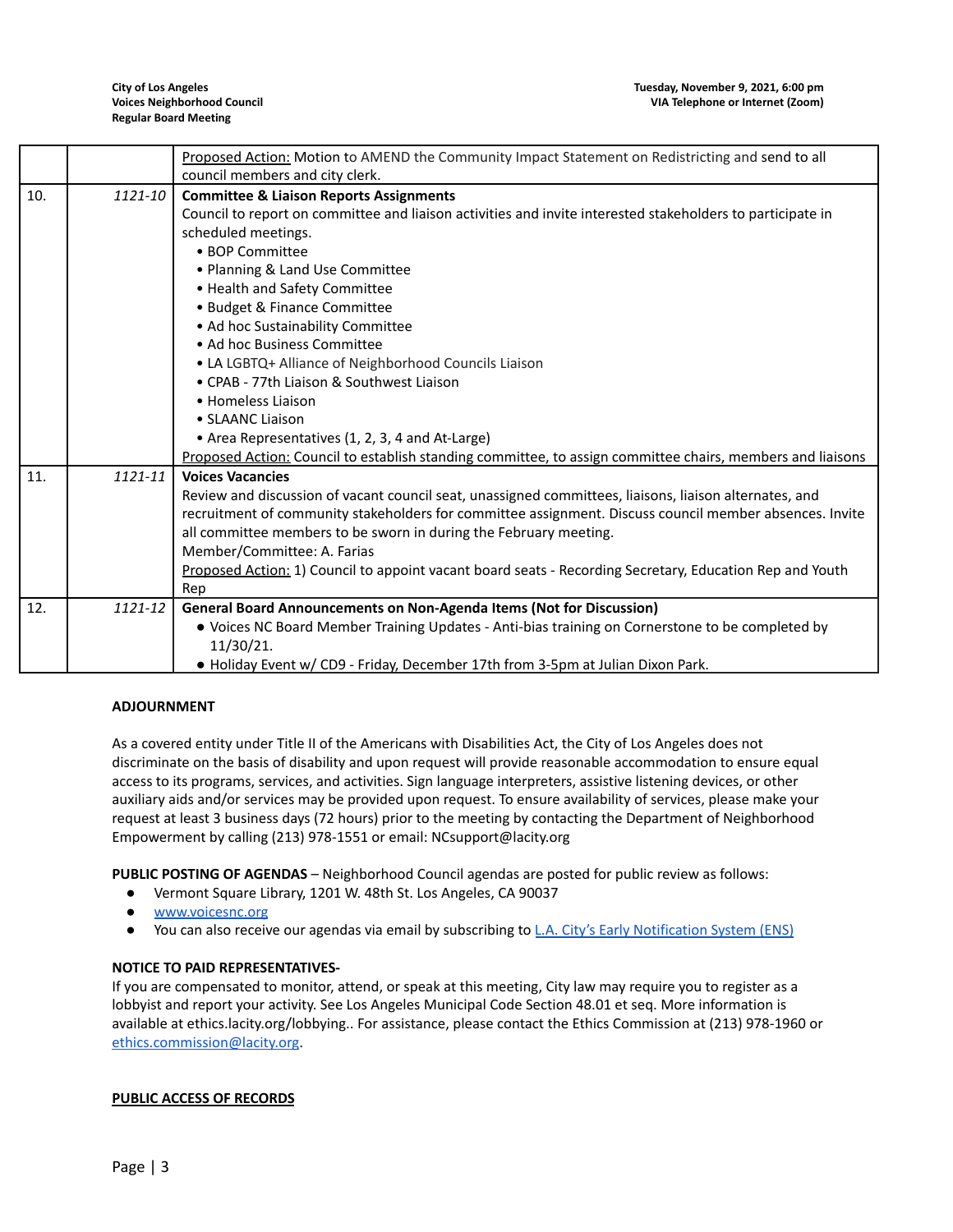In compliance with Government Code section 54957.5, non-exempt writings that are distributed to a majority or all of the board in advance of a meeting may be viewed at our website: [www.VoicesNC.org](http://www.voicesnc.org) or at the scheduled meeting. In addition if you would like a copy of any record related to an item on the agenda, please contact 323-285-1877 or email at: [VoicesNC90037@gmail.com.](mailto:VoicesNC90037@gmail.com)

# **RECONSIDERATION AND GRIEVANCE PROCESS**

For information on the Voices NC's process for board action reconsideration, stakeholder grievance policy, or any other procedural matters related to this Council, please consult the Voices NC Bylaws. The Bylaws are available at our Board meetings and at [www.VoicesNC.org](http://www.voicesnc.org).

#### **Voices NC Council Vacancy**

Interested stakeholders can email a Letter of Intent to [chair@voicesnc.org](mailto:chair@voicesnc.org). Additional information about Voices NC is available at [https://VoicesNC.org](https://protect-us.mimecast.com/s/E5C9CqxMrGcYVDosZ0ERi).

| <b>Council Vacancy</b>      | <b>Description</b>                                                                                                                                                                                                                                                                                                                                                                                                                                                                                                                                                |
|-----------------------------|-------------------------------------------------------------------------------------------------------------------------------------------------------------------------------------------------------------------------------------------------------------------------------------------------------------------------------------------------------------------------------------------------------------------------------------------------------------------------------------------------------------------------------------------------------------------|
| 1. Recording Secretary      | The Recording Secretary records the minutes of each regular and special board<br>meeting, maintain and archive all regular and special board meeting records. Make a<br>record of each meeting available to the public and the Board by suitable means in a<br>timely manner. The Recording Secretary may delegate a person to take minutes at a<br>meeting in the event of an absence.                                                                                                                                                                           |
| 2. Education Representative | The Education Representative represents the interest of students and educators within<br>our community. This representative should be informed on the issues and concerns<br>related to educational organizations and institutions within Voices Neighborhood<br>Council boundaries.                                                                                                                                                                                                                                                                              |
| 3. Youth Representative     | The Youth Representative is appointed by the Board and must be at least sixteen (16)<br>years of age at the time of appointment. This representative should be informed on the<br>issues and concerns related to area youth and/or youth culture. If the appointed Youth<br>Representative is less than eighteen (18) years of age, the person is excluded from<br>voting on the (1) expenditure of Voices Neighborhood Council funds; (2) the hiring or<br>firing of staff of the Voices Neighborhood Council; or (3) entering into contracts and<br>agreements. |

| <b>Voices NC Council Liaisons</b> |                                       |                        |                         |
|-----------------------------------|---------------------------------------|------------------------|-------------------------|
| <b>Council Liaison</b>            | <b>Meeting Time</b>                   | <b>Assigned Member</b> | <b>Alternate Member</b> |
| <b>1. SLAANC</b>                  | Third Thursday of the month (6:30pm)  | <b>Albert Farias</b>   | Matthew Crawford        |
| 2. LAPD 77th C-PAB                | Second Thursday of the month (6:00pm) | Jaime Rabb             | <b>Matthew Crawford</b> |
| 3. LAPD Southwest C-PAB           | First Monday of the month (6:30pm)    |                        |                         |
| 4. Homelessness                   | Every Other Month (TBD) (6:30pm)      | Elizabeth Ebow         |                         |
| 5. Resilience/Disaster            | <b>TBD</b>                            |                        |                         |
| <b>Preparedness</b>               |                                       |                        |                         |
| 6. Budget Advocate                | First Monday of the month (7:00pm)    |                        |                         |
| 7. Neighborhood Council           | <b>TBD</b>                            |                        |                         |
| <b>Sustainability Alliance</b>    |                                       |                        |                         |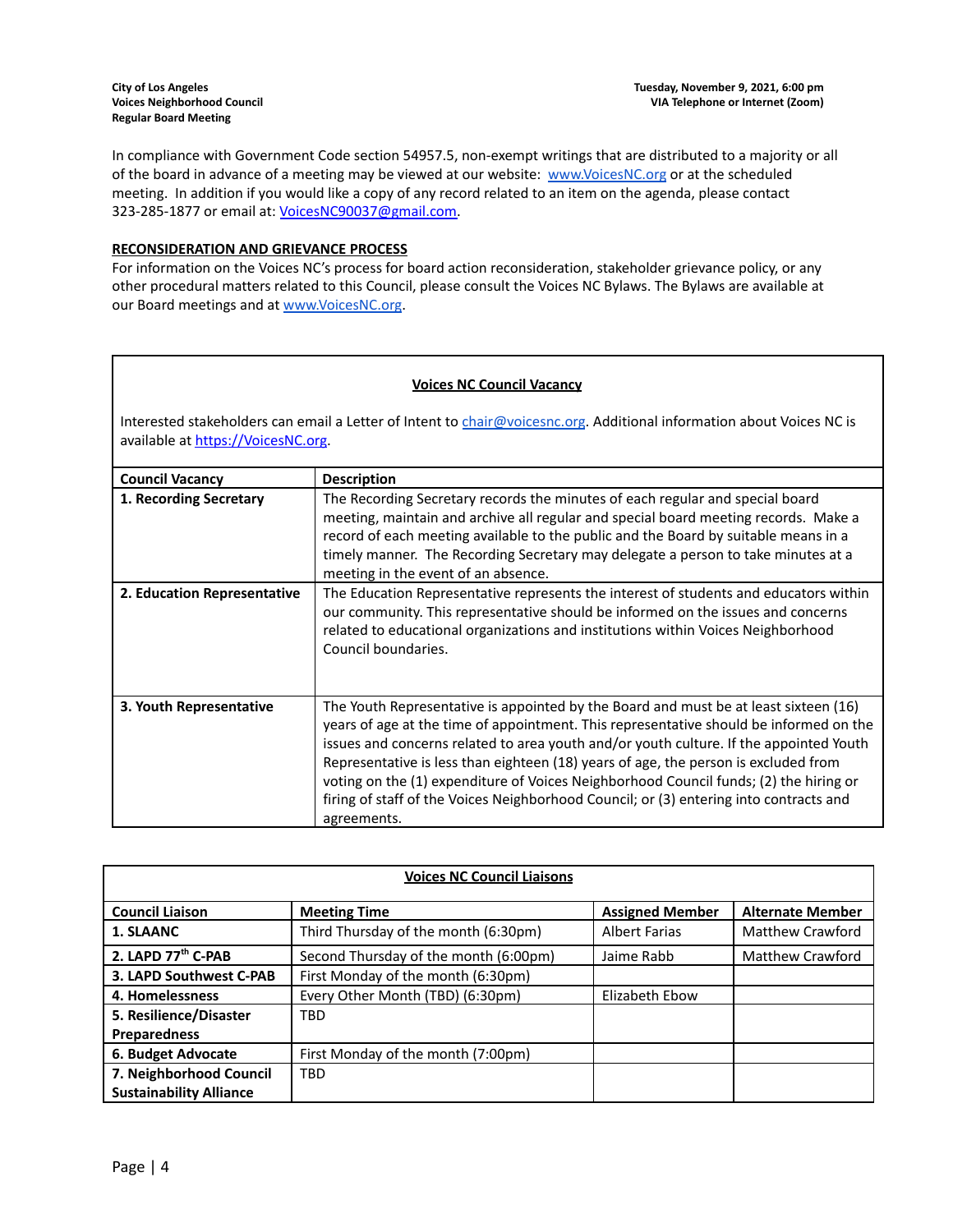### **Voices NC Council Financial Responsibilities**

| <b>Primary Signer</b> | <sup>nd</sup> Signer | <b>Alternate Signer</b> | r 1 <sup>st</sup> Bankcard holder | . 2 <sup>nd</sup> Bankcard holder |
|-----------------------|----------------------|-------------------------|-----------------------------------|-----------------------------------|
| د. Nieto (Treasurer)  | A. Farias            | J. Rabb                 | A. Farias                         | J. Rabb                           |

#### **Voices NC Standing Committees**

All meetings are open to the public and will be posted on [www.empowerla.org](http://www.empowerla.org). All meetings will be held at Vermont Square Library unless otherwise posted. For more about Voices NC Standing Committees refer to Bylaws, Article VI, and *Section 1.*

| <b>Standing</b>                        | <b>Assigned Council</b> | <b>Description</b>                                                                                                                                                                                                                                                                                                                                                                                                                                                                                                                                                                                                                                                                                                               |
|----------------------------------------|-------------------------|----------------------------------------------------------------------------------------------------------------------------------------------------------------------------------------------------------------------------------------------------------------------------------------------------------------------------------------------------------------------------------------------------------------------------------------------------------------------------------------------------------------------------------------------------------------------------------------------------------------------------------------------------------------------------------------------------------------------------------|
| <b>Committees</b>                      | <b>Member</b>           |                                                                                                                                                                                                                                                                                                                                                                                                                                                                                                                                                                                                                                                                                                                                  |
| 1. Arts, Parks, &<br><b>Recreation</b> |                         | The Arts, Parks and Recreation Committee will have the responsibility to<br>discuss issues, promote partnerships on projects and brainstorm ideas to<br>encourage greater community involvement and support. The Arts, parks<br>and Recreation Committee will explore issues and ideas in order to define<br>community identity and values by giving voice to its citizens and providing<br>a form for group action and expression. The committee submits reports of<br>meetings in written form and makes recommendations to the Board for<br>action. The Chair selects meeting site, date and time and meets as directed<br>in these Bylaws.                                                                                   |
| 2. Budget &<br><b>Finance</b>          |                         | The Budget and Finance Committee Investigate and pursue sources of<br>income and funding. Make an initial review of project proposals and<br>provide a report to the VNC board with recommendations. Generate a<br>budget for each fiscal year, showing planned income and expenditures.<br>And, maintain the Council budget current and report any issues to the<br>Board.                                                                                                                                                                                                                                                                                                                                                      |
| 3. Outreach                            |                         | The Outreach Committee shall be charged with continuing to outreach to<br>the VNC stakeholders by utilizing any acceptable and Board approved<br>forms of media (e.g. flyers, newsletters, print, television/electronic media,<br>signs, banners, website, etc.) to inform stakeholders regarding projects and<br>events. The content and method of distribution must be pre-approved by<br>the Board.                                                                                                                                                                                                                                                                                                                           |
| 4. Planning & Land<br>Use              |                         | The Planning & Land Use Committee shall review, take public input, report<br>on and make recommendations of actions to the Board on any land use,<br>beautification, and planning issues affecting the community in order to<br>improve the health and quality of life of its citizens. The committee also<br>reviews and recommends action regarding building development projects<br>requiring land use permits within the VNC boundaries; advocates positions<br>on land use and building design for the betterment of the community; and<br>considers and provides recommendations to Council on other topics, such<br>as rezoning, applications, development permits, and any subdivision that<br>require council approval. |